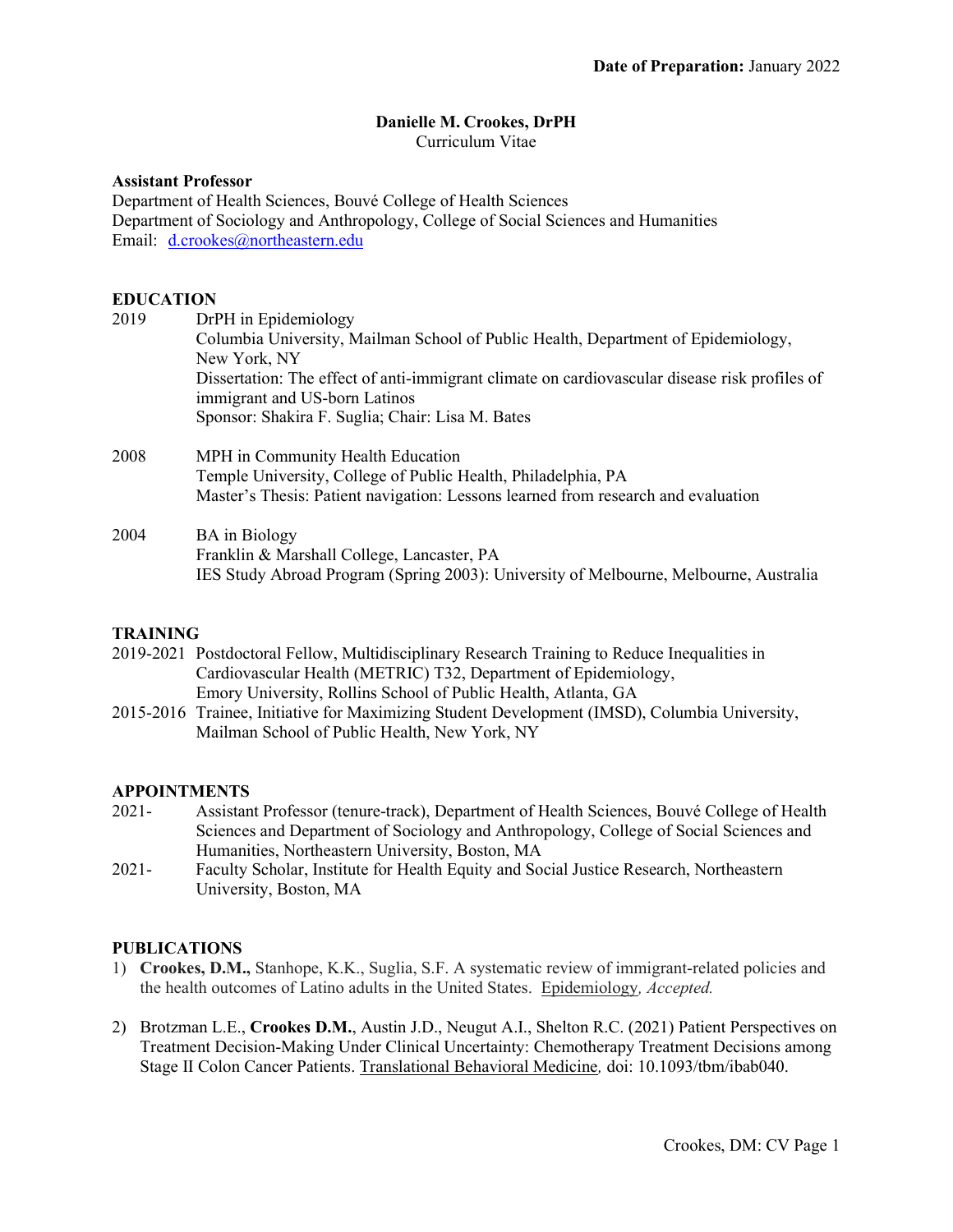- 3) Crookes, D.M., Stanhope, K.K., Kim, Y., Lummus, E., Suglia, S.F. (2021) Federal, state and local immigrant-related policies and child health outcomes: A systematic review. Journal of Racial and Ethnic Health Disparities; doi: 10.1007/s40615-021-00978-w.
- 4) Cherian, T., Crookes, D.M., Suglia, S.F. (2021) Association of maternal nativity status and race/ethnicity on health care utilization among children in vulnerable families. Pediatric Emergency Care. Online ahead of print; doi: 10.1097/PEC.0000000000002113
- 5) Suglia, S.F., Crookes, D.M., Kaplan, R., Sotres-Alvarez, D., Llabre, M.M., Van Horn, L., Carnethon, M.R., Isasi, C.R. (2020) Intergenerational transmission of childhood adversity and BMI in the Hispanic Community Children's Health Study/Study of Latino Youth (HCHS/SOL Youth). Journal of Psychosomatic Research, 131: 109956; doi: 10.1016/j.jpsychores.2020.109956
- 6) Forde, A.T., Crookes, D.M., Suglia, S.F., Demmer, R.T. (2019) The weathering hypothesis as an explanation for racial disparities in health: A systematic review. Annals of Epidemiology, 33: 1- 18.e3; doi: 10.1016/j.annepidem.2019.02.011.
- 7) Shelton, R.C., Lee, M., Brotzman, L.E., Crookes, D.M., Jandorf, L., Erwin, D.O., Gage-Bouchard, E. (2019) Use of social network analysis in the development, dissemination, implementation, and sustainability of health behavior interventions for adults: A systematic review. Social Science  $\&$ Medicine, 220: 81-101; doi:10.1016/j.socscimed.2018.10.013.
- 8) Shelton, R.C., Brotzman, L.E., Crookes, D.M., Robles, P, Neugut, A. (2019) Decision-making under clinical uncertainty: An in-depth examination of provider perspectives on adjuvant chemotherapy for stage II colon cancer. Patient Education and Counseling, 102(2): 284-290; doi: 10.1016/j.pec.2018.09.015.
- 9) Crookes, D.M., Demmer, R.T., Keyes, K.M., Koenen, K.C., Suglia, S.F. (2018) Depressive symptoms, antidepressant use and hypertension in young adulthood. Epidemiology, 29(4): 547-555; doi: 10.1097/EDE.0000000000000840. PMID: 29629939.
- 10) Abraido-Lanza, A.F., Shelton, R.C., Martins, M.C., Crookes, D.M. (2016) Social norms, acculturation, and physical activity among Latina women. Journal of Immigrant and Minority Health, 19(2): 285-293. PMC5334137.
- 11) Shelton, R.C., Dunston, S.K., Leoce, N., Jandorf, L., Thompson, H.S., Crookes, D.M., Deborah O. Erwin, D.O. (2016) Predictors of activity level and retention among African American lay health advisors from The National Witness Project: Implications for the implementation and sustainability of community-based programs from a longitudinal study. Implementation Science, 11:41; doi: 10.1186/s13012-016-0403-9.
- 12) Crookes, D.M., Shelton, R.C., Tehranifar, P., Aycinena, C. Gaffney, A.O., Koch, P., Contento, I., Greenlee, H. (2016) Social networks and social support for healthy eating among Latina breast cancer survivors: Implications for social and behavioral interventions. The Journal of Cancer Survivorship, 10(2): 291-301. PMC4724562.
- 13) Crookes, D.M., Wang, C., DeMairo, K.R., Killackey, M., LePere, J.C. McFarlane, A., Somayji, D., Allen, P., Bily, L., Brundage, B.A., Canosa, R., Crean, D., Jandorf, L. (2015) Perceptions about participation in cancer clinical trials in New York state. The Journal of Community and Supportive Oncology. 13(2): 62-72. PMID: 25866985.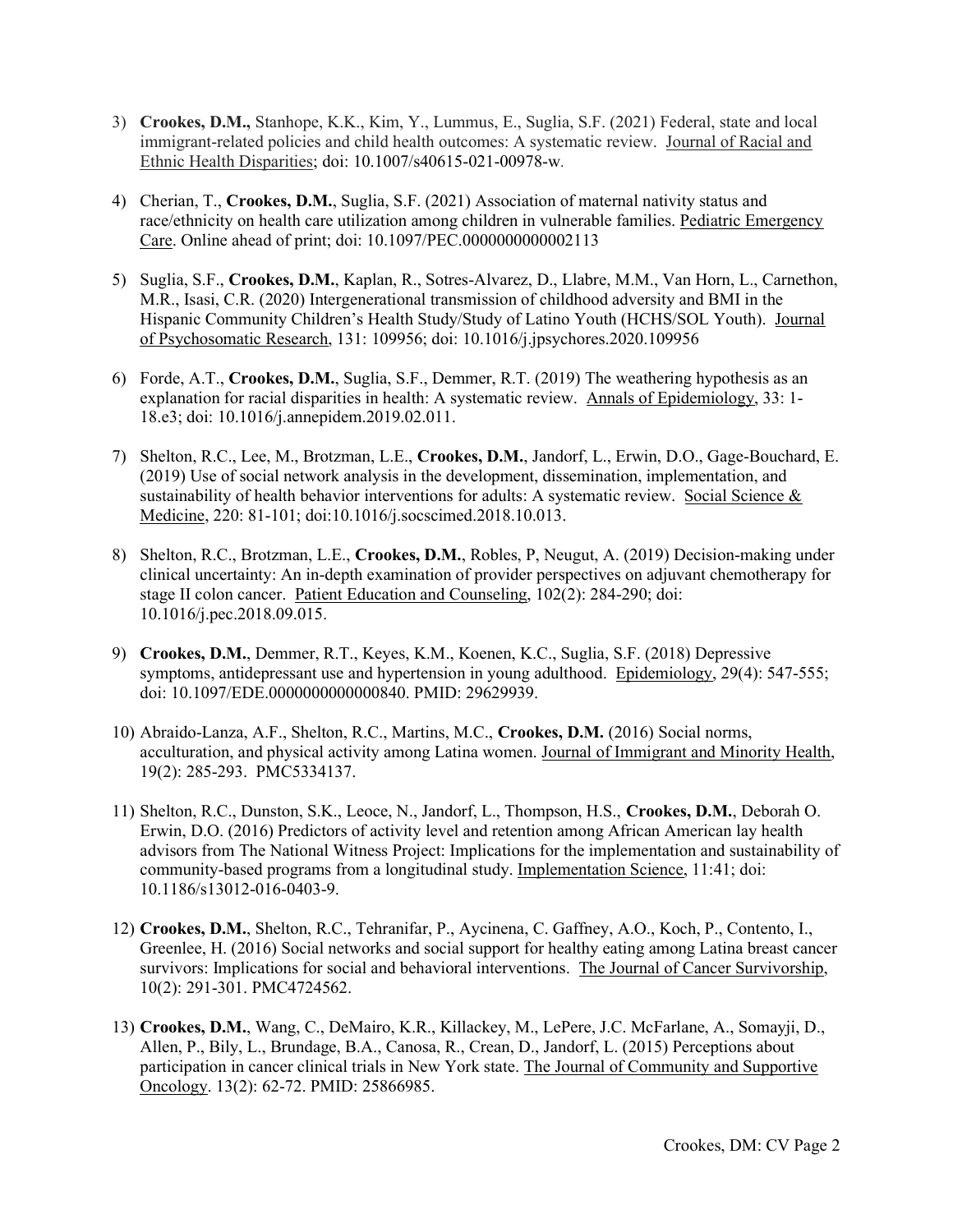- 14) Crookes, D.M., Njoku, O., Rodriguez, M.C., Mendez, E.I., Jandorf, L. (2014) Promoting colorectal cancer screening through group education in community-based settings. Journal of Cancer Education, 29: 296-303; doi 10.1007/s13187-013-0599-1.
- 15) Wong, C.R., Bloomfield, E.R., Crookes, D.M., Jandorf, L. (2013) Barriers and facilitators to adherence to screening colonoscopy among African-Americans: a mixed-methods analysis. Journal of Cancer Education, 28: 722-728; doi: 10.1007/s13187-013-0510-0.
- 16) Fleisher, L., Miller-Halegoua, S., Crookes, D., Kandadai, V., Wen, K.Y., Slamon, R.E., Chaivous, J. (2012) Implementation of a theory-based, non-clinical patient navigator program to address barriers in an urban cancer center setting. Journal of Navigation & Survivorship,  $3(\overline{3})$ .

## Papers in Progress

- 1) Cantu, C., Crookes, D.M., Suglia, S.F. Examining the impact of the cultural gap narrative on family functioning and youth substance use among the HCHS/SOL Youth population. Journal of Immigrant and Minority Health, Revise and Resubmit.
- 2) Austin, J.D., Shelton, E., Crookes, D.M., Neugut, A., Tehranifar, P., Shelton, R.C. Involvement in chemotherapy decision-making among patients with stage II and III colon cancer. Patient Education and Counseling. Submitted.
- 3) Dinicu, A.I., Dioun, S., Goldberg, M., Crookes, D.M., Prigerson, H.G., Maciejewski, P.K., Melamed, A., Wright, J.D., Neugut, A.I., Hershman, D.L., Tergas, A.I. Region of origin and cervical cancer stage in Multi-ethnic Hispanic/Latinx patients living in the United States. American Journal of Obstetrics & Gynecology, Submitted.
- 4) Lemon, E.D., Flores, Y.A., Crookes, D.M., Santiago, C., Urbina, B., Woods-Jaeger, B. The toll of the COVID-19 pandemic on Latinx immigrant families in a restrictive immigration policy climate. Children and Youth Services, Submitted.
- 5) Lemon, E.D., Crookes, D.M., Woods-Jaeger, B., del Carmen Chacon, L., Santiago, C., Urbina, B. COVID-19 related stressors, immigration policy and depressive and PTSD symptoms. In preparation.
- 6) Young, M.E., Crookes, D.M., Torres, J. State policies that criminalize immigrants are associated with the health of citizens and noncitizens. Social Science and Medicine- Population Health,  $In$ preparation.
- 7) Crookes, D.M., Lemon, E.D., Sainz, M., Del Carmen Chacón, L., Woods-Jaeger, B. Perceived statewide policy climate, local immigration enforcement, and the mental health of Latinx immigrants in Georgia. In Preparation.
- 8) Crookes, D.M., Bates, L.B., Boehme, A.K., Chambers, E.C., Daviglus, M., Demmer, R., Gallo, L.C., Giachello, A.L., Gonzalez II, F., Perreira, K., Isasi, C.R., Perera M., Preudhomme, L.K., Suglia, S.F. Public sentiment toward immigrants and cardiovascular disease risk among Hispanic/Latinos in the Hispanic Community Health Study/Study of Latinos. Target: Preventing Chronic Disease, *In* Preparation.

## PRESENTATIONS AND PUBLISHED ABSTRACTS

1) Lucas J.A., Marino M., Byhoff E., Crookes D.M., Giebultowicz S., Scott K., Boston D., Heintzman J. (2021, November) Using Electronic Health Records to Study Nativity as a Cardiovascular Disease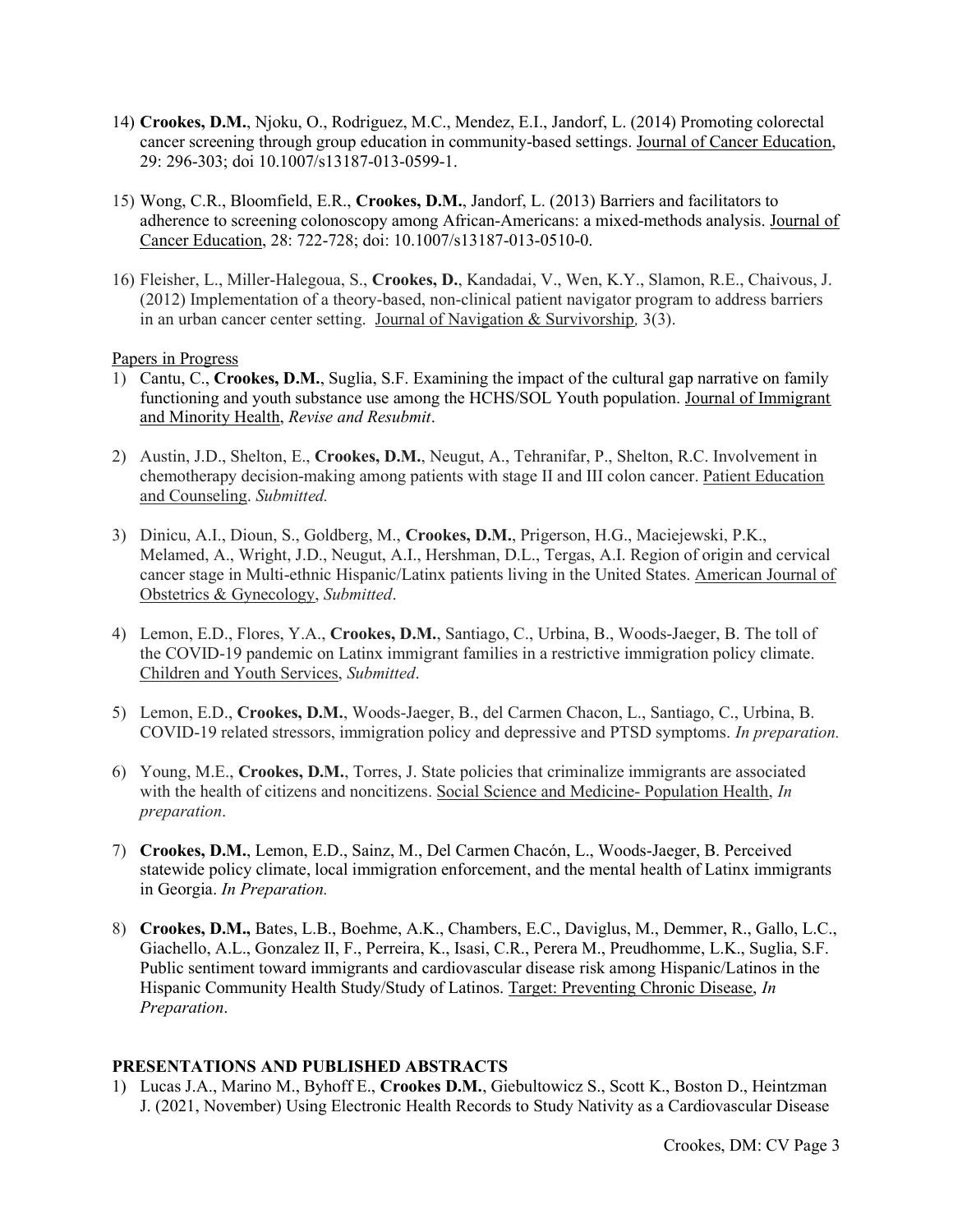Risk Factor in Community Health Center Patients. Poster for Research-in-Progress at the North American Primary Care Research Group 49<sup>th</sup> Annual Meeting, Virtual Meeting.

- 2) Crookes, D.M., Lemon, E.D., Sainz, M., Del Carmen Chacón, L., Woods-Jaeger, B. (2021, October) Perceived statewide policy climate, local immigration enforcement, and the mental health of Latinx immigrants in Georgia. Oral presentation at the Interdisciplinary Association for Population Health Science Annual meeting, Baltimore, MD.
- 3) Crookes, D.M., Bates, L.B., Boehme, A.K., Demmer, R, Suglia, S.F. (2020, April) Exclusionary Immigrant-related policies and cardiovascular disease-related health behaviors among Latino adults in the United States. Poster presentation at the Population Association of America Annual meeting, Washington, DC.
- 4) Crookes, D.M., Bates, L.B., Boehme, A.K., Chambers, E.C., Daviglus, M., Demmer, R., Gallo, L.C., Giachello, A.L., Gonzalez II, F., Perreira, K., Isasi, C.R., Perera M., Preudhomme, L.K., Suglia, S.F. (2020, March) Public sentiment toward immigrants and cardiovascular disease risk among Hispanic/Latinos in the Hispanic Community Health Study/Study of Latinos. Oral presentation at the National Heart, Lung, and Blood Institute Cardiovascular Epidemiology, Biostatistics and Prevention Trainee Session, and poster presentation at the American Heart Association EPI/Lifestyle 2020 Scientific Session, Phoenix, AZ.
- 5) Crookes, D.M., Lutfeali, S., Factor-Litvak, P., Link, B.G., & Suglia, S.F. (2017, November) Chronic stress and hypertension: An analysis of composite and domain-specific chronic stress. Oral presentation at the American Public Health Association Annual Meeting and Expo, Atlanta, GA.
- 6) Crookes, D.M. and Suglia, S.F. (2016, June) The association between nativity and hypertension in young adulthood. Poster presented at the 2016 Epidemiology Congress of the Americas, Miami, FL.
- 7) Suglia, S.F., Crookes, D.M., Keyes, K.M., & Koenen, K.C. (2016, March) Depressive symptomatology, anti-depressant use and hypertension in young adulthood. In Circulation. 133; p2. Poster presented at the American Heart Association's Epi/Lifestyle 2016, Phoenix, AZ.
- 8) Crookes, D.M. (2013, December) Patient perceptions about cancer clinical trials in New York State. Oral presentation and panel discussion at the To Life! Third Annual Women's Health and Wellness Conference, Latham, NY
- 9) Crookes, D.M. (2013, October) A study of perceptions about cancer clinical trials in New York State. Oral presentation at the New York State Cancer Consortium Steering Committee Meeting, New York, NY.
- 10) Crookes, D.M., Njoku, O., Rodriguez, M.C., Mendez, E.I. & Jandorf, L. (2012, May) Community based colorectal cancer education program. Poster presented at The 8<sup>th</sup> Biennial Cancer, Culture and Literacy Conference, Clearwater Beach, FL.
- 11) Crookes, D.M., Gonzalez, E., Gaston, S., Fleisher, F. (2010, October) Outcomes from a statewide dissemination of an evidence-based, community- engaging wellness program for African American churches. Poster presented at the Third AACR Conference on the Science of Cancer Health Disparities, Miami, FL.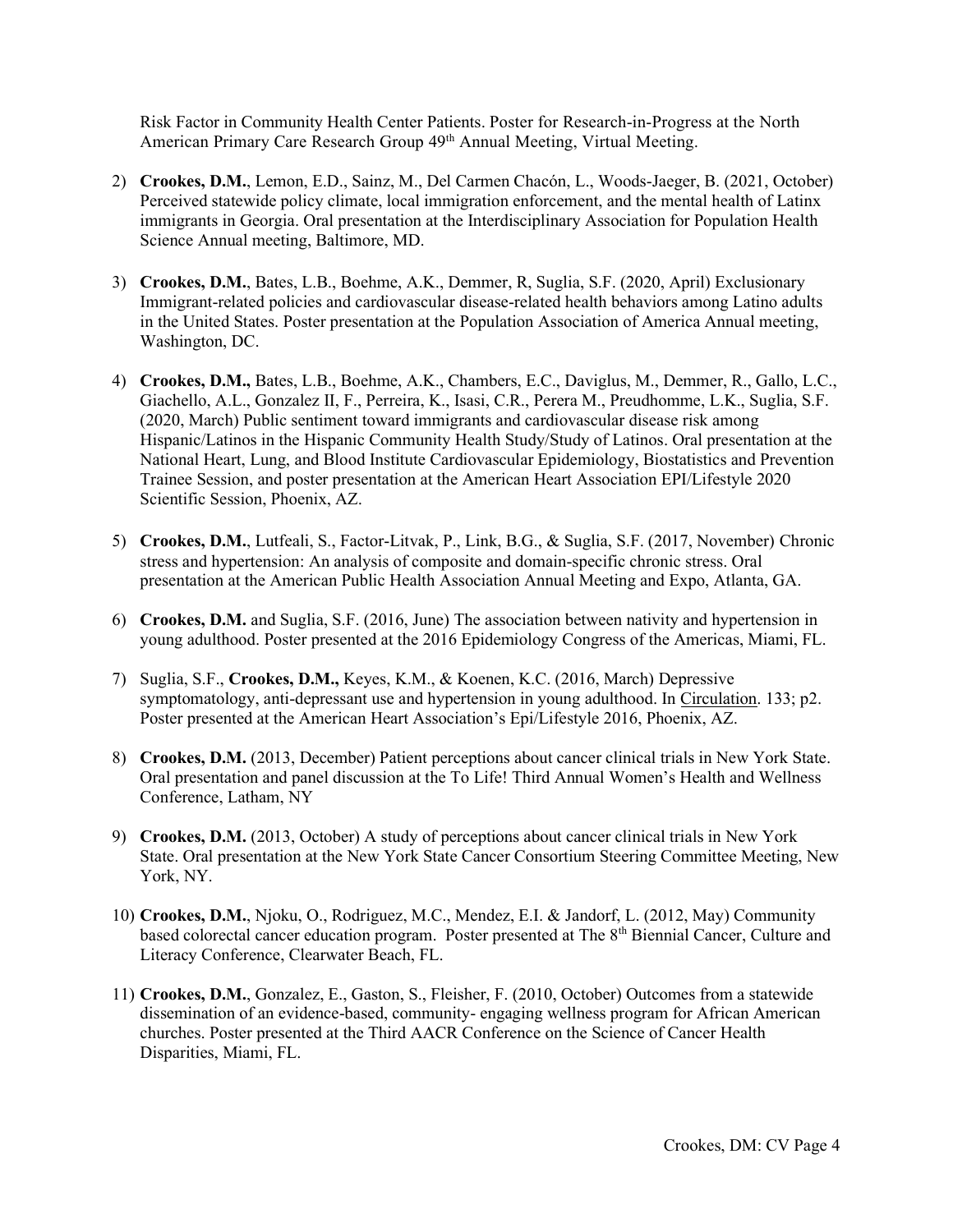- 12) Wen, K., Fleisher, L., Miller, S.M., Berger, T., Crookes, D.M., & Kandadai, V. (2009, November) Lessons Learned from the Implementation of a Patient Navigation Program at Community Hospitals. Oral session at the annual meeting of the American Public Health Association, Philadelphia, PA.
- 13) Gaston, S., Crookes, D.M., Gonzalez, E., & Fleisher, F. (2009, October) Pennsylvania Body & Soul: A nutrition program for African American churches. Poster presented at the annual meeting of the Pennsylvania Public Health Association, Pittsburgh, PA.
- 14) Crookes, D.M.; Advisors: Lepore, S.J., Fleisher, L., Hinton, N.A., Marquez, S. (2008, May) Effects of patient navigation on improving time between abnormal screening results and diagnostic resolution. Poster presented at the annual public health poster session of the College of Physicians of Philadelphia, Philadelphia, PA.
- 15) Crookes, D.M., Homick, H.H., Ginsberg, B., Fleisher, L.; Advisors: Hinton, N.A. and Marquez, S. (2008, May) Exploring local themes in implementing patient navigation. Poster presented at the annual public health poster session of the College of Physicians of Philadelphia, Philadelphia, PA.

# PROFESSIONAL GUIDES

- 1) Crookes, D.M., Tippens, J., Lazev, A., Gonzalez, E., & Fleisher, L. (2010) Your Resource Guide to Tobacco Use in the African American Community (Available at: https://healthpolicy.ucla.edu/programs/healthdata/uclasafe/Pages/Tobacco%20Use%20In%20the%20African%20American%20Community.pdf). Funded by the Pennsylvania Department of Health.
- 2) Crookes, D.M., Morra, M.E., Berger, T., Gallo, R., & Fleisher, L. (2008) Your Resource Guide to Patient Navigation (Available at: https://www.foxchase.org/sites/fccc/files/assets/navigationresource-guide.pdf). Funded by the Pennsylvania Department of Health.
- 3) Bass, S.B., Gallo, R., Crookes, D.M., Berger, T., & Fleisher, L. (2008) Your Resource Guide to Health Literacy. Funded by the Pennsylvania Department of Health.

#### INVITED TALKS

1) "More than federal immigration policies: Applying a health in all policies approach to the study of state-level policies and immigrant's health in the US" at Boston University, School of Public Health, Department of Health Law, Policy and Management; May 18, 2021.

## GRANTS

Robert Wood Johnson Foundation 12/1/2021-11/30/2023 Health Equity Scholars for Action

## The impact of sanctuary policies on cardiovascular disease risk factor screening among adult immigrants in the US

The goal of this project is to examine the effects of county-level sanctuary policies, especially in the context of state-level immigrant policies, on CVD risk factor screening among immigrants of color. Role: Primary Investigator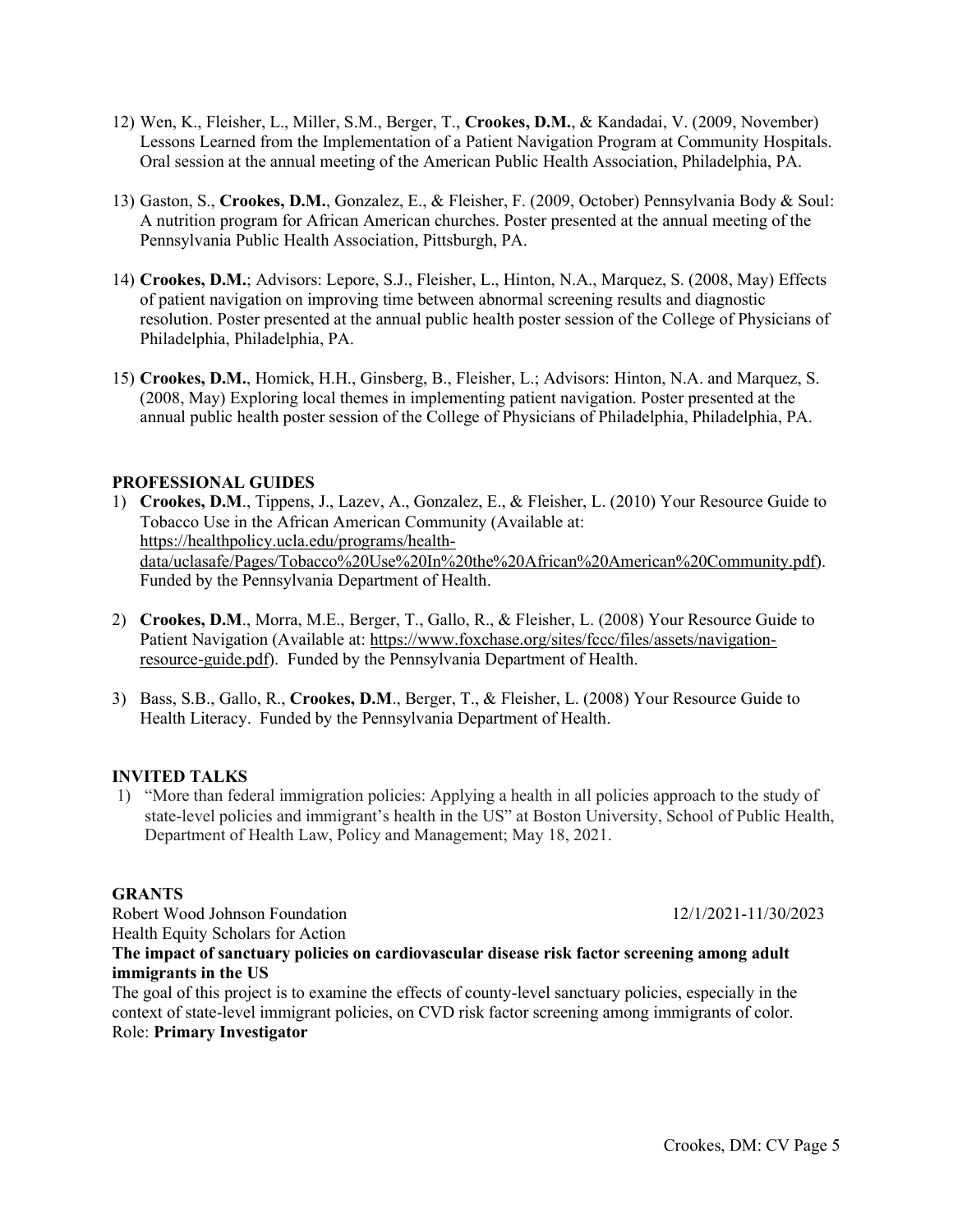|                       | <b>TEACHING EXPERIENCE</b>                                                                                                           |                                                                                                                                                    |  |
|-----------------------|--------------------------------------------------------------------------------------------------------------------------------------|----------------------------------------------------------------------------------------------------------------------------------------------------|--|
| Teaching              |                                                                                                                                      |                                                                                                                                                    |  |
|                       | Fall 2021                                                                                                                            | Northeastern University, Department of Health Sciences, Boston, NY<br>Introduction to Epidemiology (PHTH 5202) (graduate level),<br>Enrollment: 28 |  |
|                       | Summer 2021                                                                                                                          | Columbia University, Mailman School of Public Health, New York, NY<br>Instructor: Missing Data and Multiple Imputation (graduate level),           |  |
|                       | Summer 2020                                                                                                                          | online course for episummer@columbia, Enrollment: 15<br>Co-Instructor: Missing Data and Multiple Imputation (graduate level),                      |  |
|                       |                                                                                                                                      | online course for episummer@columbia, Enrollment: 23                                                                                               |  |
| <b>Guest Lectures</b> |                                                                                                                                      |                                                                                                                                                    |  |
|                       | Spring 2020                                                                                                                          | Boston University School of Public Health, Boston, MA<br>"Racism and health" for Social Epidemiology (graduate level)                              |  |
|                       |                                                                                                                                      | Emory University, Rollins School of Public Health, Atlanta, GA                                                                                     |  |
|                       | Spring 2021                                                                                                                          | "Immigrant-related policies and health" for Advanced Applied Methods<br>in Social Epidemiology (graduate level)                                    |  |
|                       | Spring 2020                                                                                                                          | "Missing Data" for Life Course Epidemiology (graduate level)                                                                                       |  |
|                       | <b>Teaching Assistantships</b>                                                                                                       |                                                                                                                                                    |  |
|                       |                                                                                                                                      | Columbia University, Mailman School of Public Health, New York, NY                                                                                 |  |
|                       | Spring 2017                                                                                                                          | Selected Problems in Measurement (graduate level), Enrollment: 30                                                                                  |  |
|                       | Fall 2016                                                                                                                            | Social Epidemiology (graduate level), Enrollment: 31 (capped)                                                                                      |  |
|                       | Fall 2015                                                                                                                            | Social Epidemiology (graduate level), Enrollment: 38 (capped)                                                                                      |  |
|                       |                                                                                                                                      | Temple University, College of Public Health, Philadelphia, PA                                                                                      |  |
|                       | 2007-2008                                                                                                                            | Health Education (undergraduate level), Enrollment: 40                                                                                             |  |
|                       | 2007-2008                                                                                                                            | Counseling techniques (undergraduate level), Enrollment: 40                                                                                        |  |
|                       | Franklin & Marshall College, Lancaster, PA                                                                                           |                                                                                                                                                    |  |
|                       | Fall 2003                                                                                                                            | Tuberculosis (undergraduate level), Enrollment: 15                                                                                                 |  |
|                       |                                                                                                                                      |                                                                                                                                                    |  |
|                       |                                                                                                                                      | RESEARCH EXPERIENCE/PROFESSIONAL EMPLOYMENT                                                                                                        |  |
|                       | School of Public Health, Atlanta, GA                                                                                                 | 2017-2019 Public Health Program Associate, Department of Epidemiology, Emory University, Rollins                                                   |  |
| Fall 2016             |                                                                                                                                      | Graduate Research Assistant, Department of Epidemiology, Columbia University, Mailman<br>School of Public Health, New York, NY                     |  |
|                       | 2013-2016 Study Coordinator, Department of Sociomedical Sciences, Columbia University, Mailman                                       |                                                                                                                                                    |  |
|                       | School of Public Health, New York, NY<br>2011-2013 Project Coordinator, Cancer Prevention and Control Program, Mount Sinai School of |                                                                                                                                                    |  |
|                       | Medicine, New York, NY<br>2008-2011 Program Coordinator, Department of Health Communications and Health Disparities, Fox             |                                                                                                                                                    |  |
|                       |                                                                                                                                      | Chase Cancer Center, Philadelphia, PA<br>2007-2008 Graduate Intern, Health Communications and Public Health Program, Fox Chase Cancer              |  |
|                       | Center, Philadelphia, PA                                                                                                             |                                                                                                                                                    |  |
|                       |                                                                                                                                      | 2005-2006 Research Support Specialist, Biophysics Department, SUNY Stony Brook, Stony Brook, NY                                                    |  |
|                       |                                                                                                                                      |                                                                                                                                                    |  |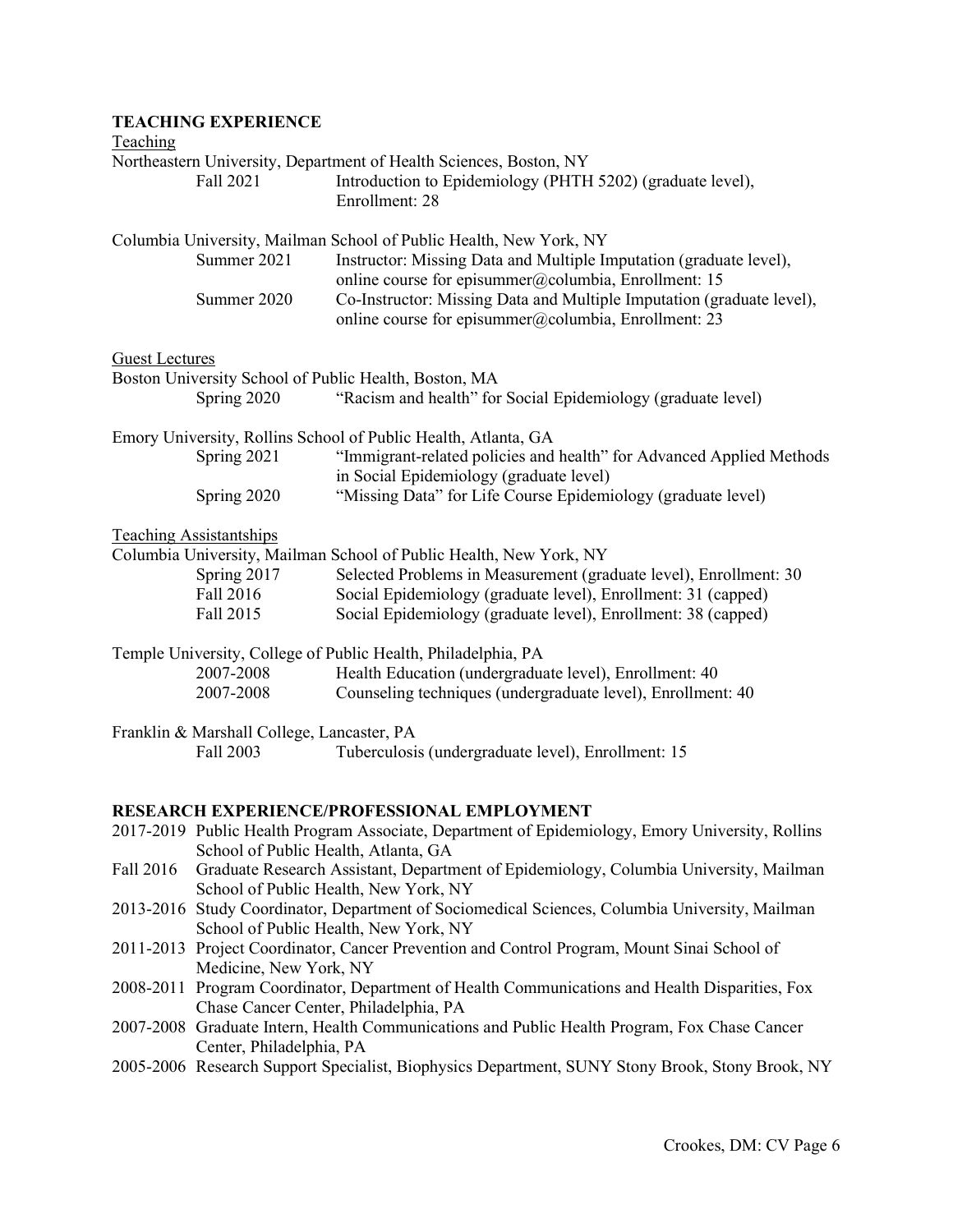### AWARDS AND HONORS

- 2020-2022 Loan Repayment Program Health Disparities Research, National Institute of Health, **NHLBI**
- 2019 Epidemiology and Population Heath Summer Institute at Columbia (EPIC) Fund Award, Department of Epidemiology, Columbia University, Mailman School of Public Health
- 2017 Travel Award, Student Conference Travel Fund, Columbia University, Mailman School of Public Health
- 2016 Travel Award, Society for Epidemiologic Research
- 2013-2015 Merit Doctoral Award, Columbia University, Mailman School of Public Health
- 2006-2008 Future Faculty Fellow, Temple University
- 2000-2004 Andrew M. Rouse Scholar, Franklin & Marshall College
- 2003-2004 Dana Scholar, Franklin & Marshall College
- 2000-2004 Martin Luther King, Jr. Scholarship, Local Union 3, International Brotherhood of Electrical Workers
- 2000-2004 Ventures Scholar

### PROFESSIONAL ORGANIZATIONS AND SOCIETIES

Interdisciplinary Association for Population Health Science (2019-present) Population Association of America (2019-present) American Heart Association (2019-present) Society for Epidemiologic Research (2013-present) American Public Health Association (2008-2010, 2017-2018) Pennsylvania Public Health Association (2008-2010) Public Health Association of New York City (2010-2013) Rouse Scholar Alumni Association (2004-present)

## **SERVICE**

University, School or Department Committees

Northeastern University, Department of Health Sciences Member, PhD Committee (2021-2022)

Emory University, Department of Epidemiology, Emory University, Rollins School of Public Health, Atlanta, GA

 Postdoctoral Representative, Diversity, Equity, and Inclusion Committee (DEDEIC) (1/2021-6/2021)

#### External Committees

Member, LIFESTYLE Early Career Committee of the Council on Lifestyle and Cardiometabolic Health, American Heart Association (7/2020-6/2022)

#### Conference Leadership

- Panel Organizer and Moderator of "Measuring climate toward immigrants: Policies, public opinion, and community perspectives", Interdisciplinary Association for Population Health Science annual meeting, October 19-21, 2021.
- Moderator for "Designing and implementing research studies to promote health equity and inclusion" session, American Heart Association's EPI | LIFESTYLE Scientific Sessions, May 20-21, 2021.
- Chair and Discussant for "Immigrant and Immigration Policy: Changes and Effects" session, Population Association of America annual meeting, May 5-8, 2021.